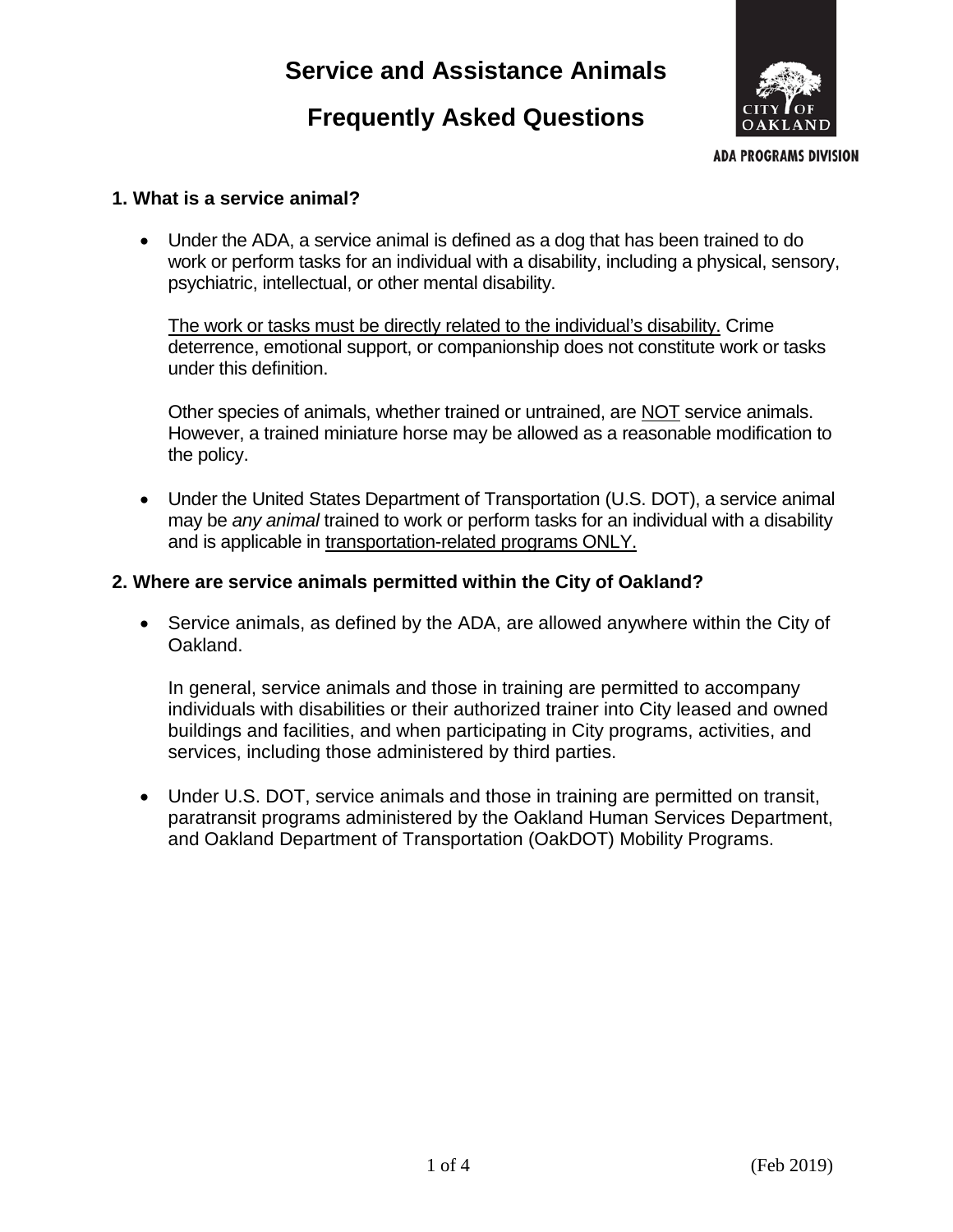## **3. Does a service animal need a tag or certification?**

• The ADA does not require service animals to wear a vest, ID tag, or specific harness.

However, a service animal in training requires a tag issued by a municipal Animal Services agency.

- The owner must also make sure their service animal is current on vaccinations and maintain a current rabies tag or paperwork.
- City staff may ask two questions of the owner of a service animal:
	- 1. Is this a service animal?
	- 2. What task(s) has the animal been trained to perform?

If the owner declines to answer these two questions, then the animal may be removed from the site/venue. The owner may return without the animal.

## **4. What are the responsibilities of the service animal and its owner?**

• A service animal must be on a leash or voice control if the disability prevents use of a leash. A service animal must be under the control of its owner at ALL times. Service animals must be focused on assisting the individual and not be disruptive or a threat to the public's health and safety.

#### **5. What is an assistance animal?**

• As defined by the federal Department of Housing and Urban Development (HUD), an assistance animal is either a service animal or an emotional support animal in housing-related situations ONLY.

#### **6. What is an emotional support animal?**

- As defined by HUD, an emotional support animal is any animal that provides emotional support to a person with a disability.
- Emotional support animals are not recognized or covered by the ADA.
- The housing provider may ask persons who are seeking a reasonable accommodation for an assistance animal that provides emotional support to provide documentation from a physician, psychiatrist, social worker, or other mental health professional that the animal provides emotional support that alleviates one or more of the identified symptoms or effects of an existing disability.

Such documentation is sufficient if it establishes that an individual has a disability and that the animal in question will provide some type of disability-related assistance or emotional support.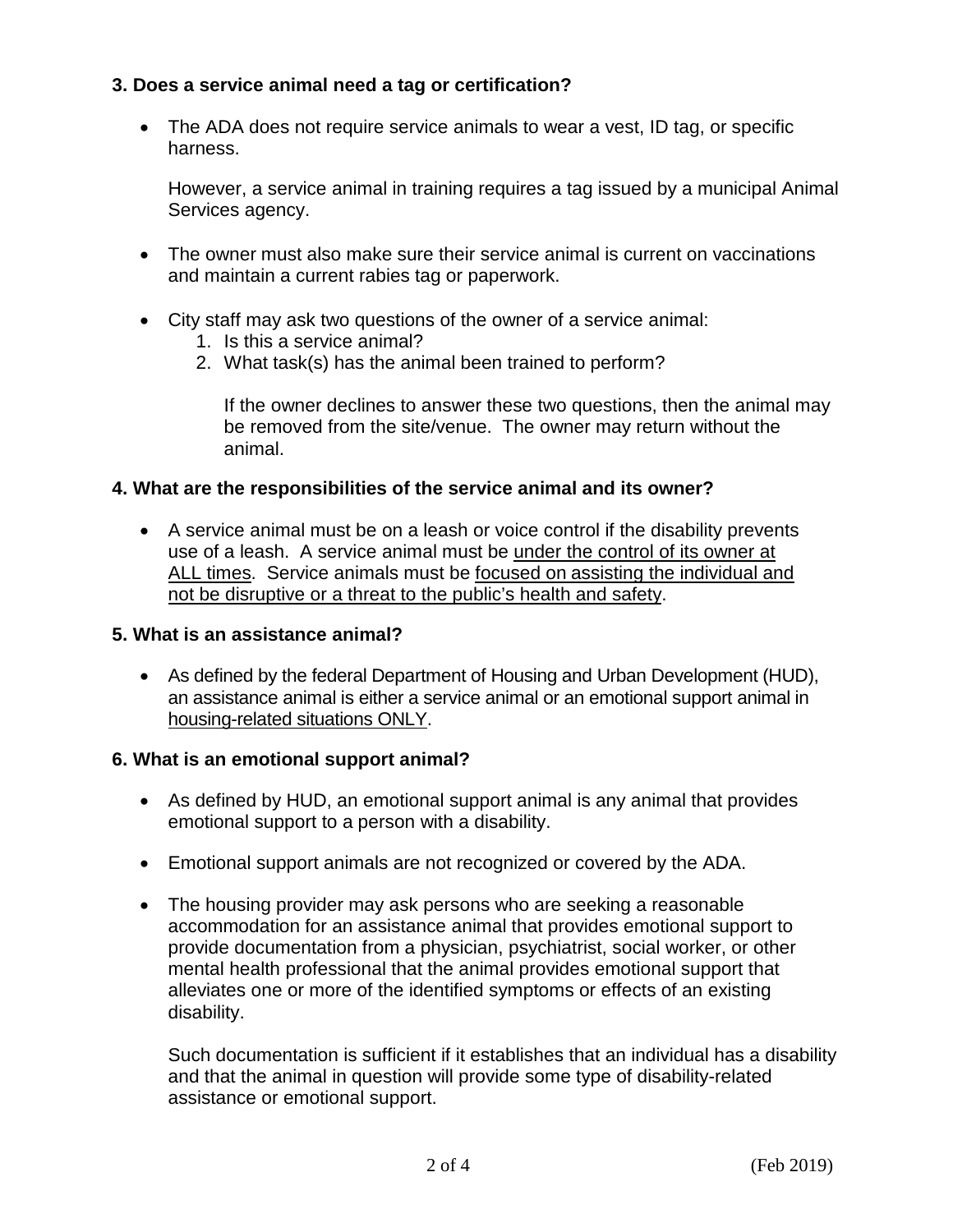## **7. Where are assistance animals permitted within the City of Oakland?**

• Assistance animals are allowed in all City of Oakland residential facilities and shelters.

For instance, assistance animals are permitted at City of Oakland housing facilities, such as the following:

- o Henry J. Robinson Center (559 16th St.)
- o The Holland (641 West Grand Ave.)
- o Community Cabins (navigation centers)
- o Malonga Casquelord Center for the Arts (1428 Alice St.)
	- Assistance animals are allowed in the apartments upstairs
	- ONLY service animals are allowed in public spaces such as theatres and classes

#### **8. What are the responsibilities of specific City of Oakland agencies?**

- The City Administrator through the ADA Programs Division is responsible for citywide enforcement of this policy throughout all City programs, activities, services, and in all the City's leased or owned buildings and facilities open to the public. The ADA Programs Division is responsible for investigating complaints, providing technical assistance and training support to Departmental Access Coordinators and other staff, contractors, and grantees in implementing this policy, and updating this policy as needed.
- Departmental Access Coordinators are responsible for understanding the application of this policy to their set of programs, activities, services, buildings, and facilities, including departmental contractors and grantees, and seeking technical assistance and training as needed for successful implementation.
- The Housing and Community Development Department is responsible for complying with its obligations under the Americans with Disabilities Act (ADA) and Fair Housing Amendments Act (FHAA) in the administration of its housing programs, including but not limited to Rent Board proceedings, housing developments, and other housing assistance programs.
- The Human Services Department is responsible for complying with its obligations under the ADA, FHAA, U.S. DOT, and Rehabilitation Act regulations in the administration of its transit and paratransit programs, shelter programs, and all other programs serving the public.
- The Oakland Department of Transportation is responsible for complying with its obligations under the ADA and Rehabilitation Act regulations in the administration of its Mobility programs, such as car share, and all other programs serving the public.